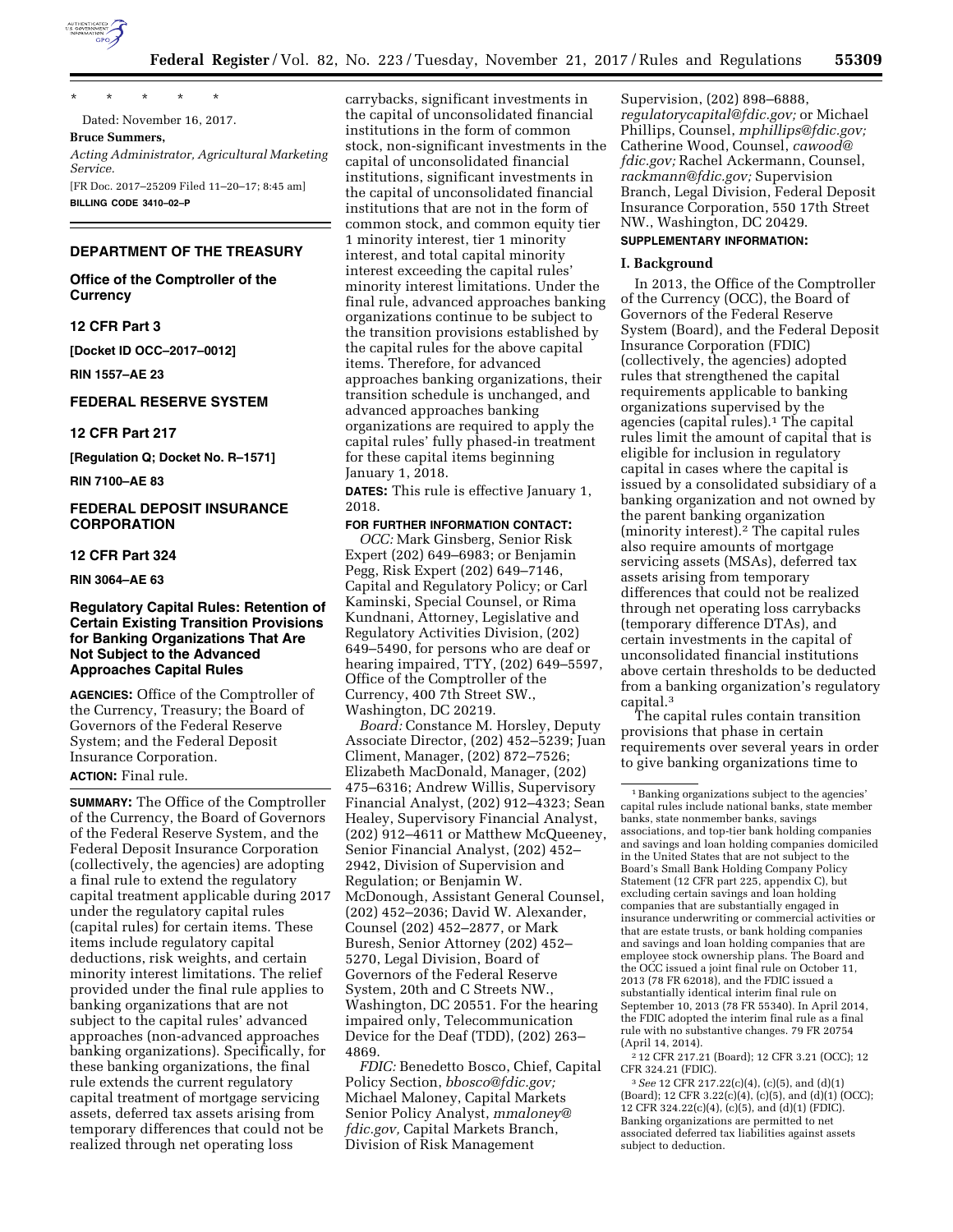adjust and adapt to the new requirements.4 The transition provisions in the capital rules provide for full effectiveness of the minority interest limitations and for fully phased-in deductions of investments in the capital of unconsolidated financial institutions, MSAs, and temporary difference DTAs beginning on January 1, 2018.5 The transition provisions in the capital rules also provide that the risk weight for MSAs, temporary difference DTAs, and significant investments in the capital of unconsolidated financial institutions in the form of common stock that are not deducted from regulatory capital increase from 100 percent to 250 percent beginning on January 1, 2018.

In anticipation of issuing a separate notice of proposed rulemaking that would include changes to the regulatory capital treatment of MSAs, temporary difference DTAs, investments in the capital of unconsolidated financial institutions, and minority interest, in August 2017, the agencies issued a notice of proposed rulemaking (transitions NPR) that would extend the current transition provisions for these items (*i.e.,* non-advanced approaches banking organizations would continue to apply the transition provisions applicable for calendar year 2017 for these items).6

#### **II. Summary of the Transitions NPR**

Since the issuance of the capital rules in 2013, banking organizations and other members of the public have raised concerns regarding the regulatory burden, complexity, and costs associated with certain provisions in the capital rules, particularly for community banking organizations. As explained in the Federal Financial Institutions Examination Council's March 2017 Joint Report to Congress: Economic Growth and Regulatory Paperwork Reduction Act (EGRPRA report), the agencies planned to develop a proposal to simplify certain aspects of the capital rules with the goal of meaningfully reducing regulatory burden on community banking organizations while at the same time maintaining safety and soundness and the quality and quantity of regulatory capital in the banking system.7

Consistent with the agencies' statements in the EGRPRA report, in September 2017, the agencies approved a proposed rule to simplify certain aspects of the capital rules with the goal of meaningfully reducing regulatory burden on community banking organizations while at the same time maintaining safety and soundness and the quality and quantity of regulatory capital in the banking system (simplifications NPR).8

In preparation for the issuance of the simplifications NPR, the agencies issued the transitions NPR in August 2017 to extend certain transition provisions in the capital rules for non-advanced approaches banking organizations. Specifically, the transitions NPR would extend the current treatment under the capital rules for MSAs, temporary difference DTAs, significant investments in the capital of unconsolidated financial institutions in the form of common stock, nonsignificant investments in the capital of unconsolidated financial institutions, significant investments in the capital of unconsolidated financial institutions that are not in the form of common stock, and minority interest. The transitions NPR would extend this treatment only for non-advanced approaches banking organizations. As noted, the agencies proposed additional modifications to the treatment of these items in the simplifications NPR.

Under the transitions NPR, nonadvanced approaches banking organizations would continue to:

• Deduct from regulatory capital 80 percent of the amount of MSAs, temporary difference DTAs, significant investments in the capital of unconsolidated financial institutions in the form of common stock, nonsignificant investments in the capital of unconsolidated financial institutions, and significant investments in the capital of unconsolidated financial institutions that are not in the form of common stock that are not includable in regulatory capital;

• Apply a 100 percent risk weight to any amounts of MSAs, temporary difference DTAs, and significant investments in the capital of unconsolidated financial institutions in the form of common stock that are not deducted from capital; and

• Include 20 percent of any common equity tier 1 minority interest, tier 1 minority interest, and total capital minority interest exceeding the capital rules' minority interest limitations

(surplus minority interest) in regulatory capital.

For example, the transitions NPR would require a non-advanced approaches banking organization with an amount of MSAs above the 10 percent common equity tier 1 capital deduction threshold in the capital rules to deduct from common equity tier 1 capital 80 percent of the amount of MSAs above this threshold, and to apply a 100 percent risk weight to the MSAs that are not deducted from common equity tier 1 capital, including the MSAs that otherwise would be deducted but for the transition provisions.

The transitions NPR did not propose to modify the transition provisions applicable to advanced approaches banking organizations. Accordingly, under the proposal, beginning on January 1, 2018, advanced approaches banking organizations would be required to apply the fully phased-in regulatory capital treatment for MSAs, temporary difference DTAs, significant investments in the capital of unconsolidated financial institutions in the form of common stock, nonsignificant investments in the capital of unconsolidated financial institutions, significant investments in the capital of unconsolidated financial institutions that are not in the form of common stock, and minority interest.9 The transitions NPR stated that the current regulatory capital treatment for items covered by the proposal strikes an appropriate balance between complexity and risk sensitivity for the largest and most complex banking organizations.10

## **III. Summary of Comments on the Transitions NPR**

The agencies received 36 unique comment letters from banking organizations, trade associations, public interest groups, and private individuals, and nearly 200 uniform letters signed by different banking organizations and

10 82 FR 40497 (August 25, 2017). This final rule would require any banking organization meeting the capital rules' definition of an advanced approaches banking organization to fully phase in the capital treatment for these items. Banking organizations that meet the definition of an advanced approaches banking organization and that have not exited parallel run, or that do not calculate risk-weighted assets using the advanced approaches rule (such as intermediate holding companies of foreign banking organizations or certain subsidiaries of advanced approaches banking organizations), are nonetheless advanced approaches banking organizations.

<sup>4</sup> 12 CFR 217.300 (Board); 12 CFR 3.300 (OCC); 12 CFR 324.300 (FDIC).

<sup>5</sup> 12 CFR 217.300(b)(4) and (d) (Board); 12 CFR 3.300(b)(4) and (d) (OCC); 12 CFR 324.300(b)(4) and (d) (FDIC).

<sup>6</sup> 82 FR 40495 (August 25, 2017).

<sup>7</sup>The EGRPRA report stated that such amendments likely would include simplifying the current regulatory capital treatment for MSAs, temporary difference DTAs, holdings of regulatory capital instruments issued by financial institutions;

and minority interest. *See* 82 FR 15900 (March 30, 2017).

<sup>8</sup> 82 FR 49984 (October 27, 2017).

<sup>9</sup>The amendatory text of the respective agencies in this final rule includes the relevant transition provisions for advanced approaches banking organizations for convenient reference only. This final rule does not reflect any change to the transition schedule for advanced approaches banking organizations.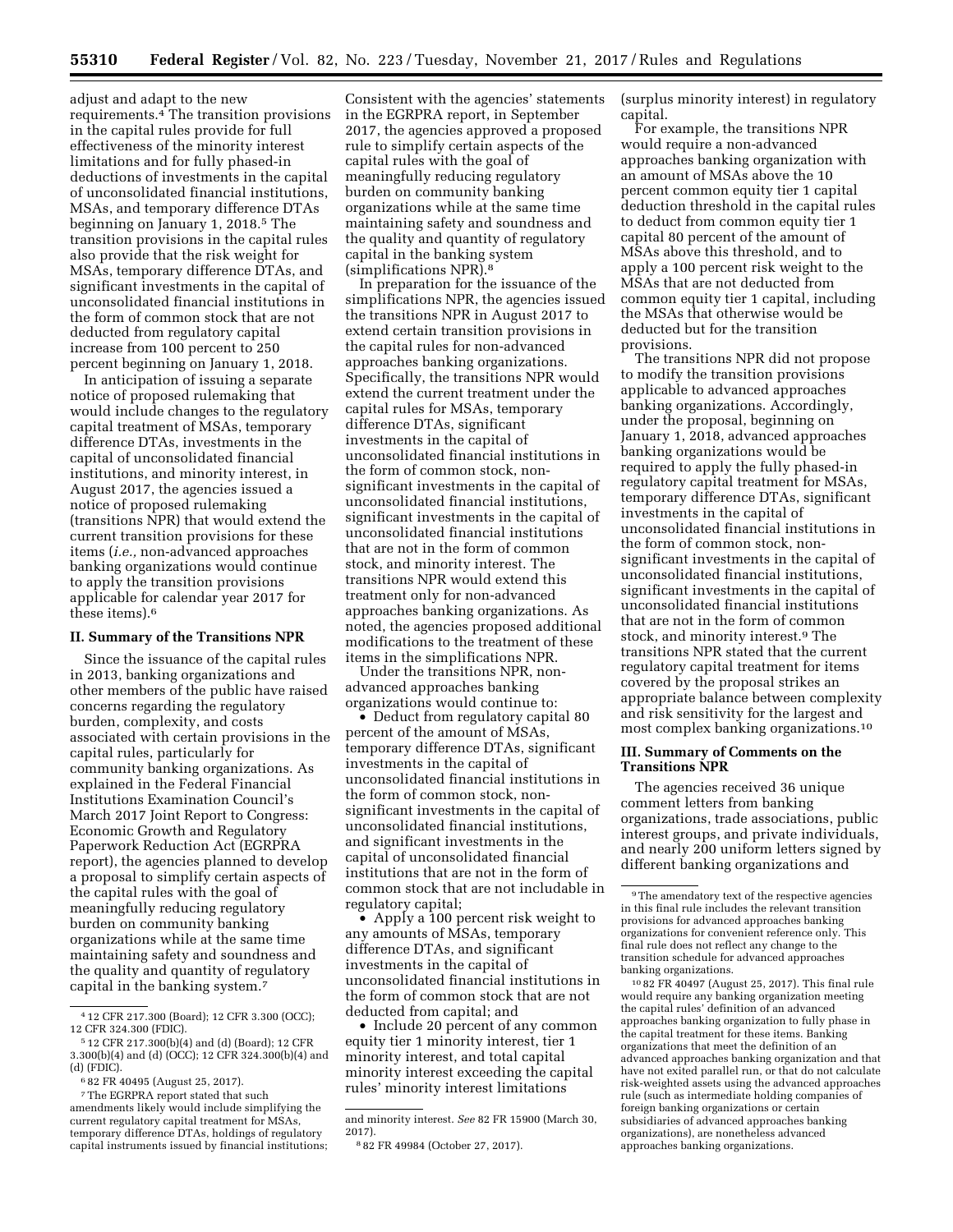bank employees. Numerous commenters supported the proposal to extend the 2017 transition provisions in order to reduce operational burden, complexity, and cost of the capital rules, particularly for community banking organizations. Some of these commenters stated that the proposed rule would promote lending and increase shareholder equity. Other commenters criticized the proposal on the grounds that the transitions NPR and simplification NPR do not go far enough. Some commenters argued that the agencies should have proposed freezing additional transition provisions. Also, some commenters recommended that the agencies propose more fundamental changes to the capital rules beyond the revisions proposed by the transitions NPR.

Several commenters criticized the limited scope of application of the transitions NPR, and recommended that the agencies apply the proposed changes to all banking organizations. A few commenters expressed concern about limiting the transitions NPR's scope of application to non-advanced approaches banking organizations; these commenters stated that the proposal would result in calculations of capital arbitrarily based on a banking organization's size. Some commenters criticized the use of the advanced approaches size thresholds more generally, and recommended that the agencies apply other criteria, such as the systemic indicator score for global systemically important bank holding companies (GSIBs), when tailoring the scope of the transitions NPR and, more generally, the regulatory capital rules.11 These same commenters urged the agencies to revisit the size thresholds for the advanced approaches more generally. Some of these commenters suggested that certain advanced approaches banking organizations are predominantly engaged in traditional banking activities and therefore should not be deemed riskier than smaller nonadvanced approaches banking organizations.

The agencies continue to believe that it is appropriate to tailor regulatory capital requirements to different banking organizations based, in certain cases, on the organization's size and level of complexity. In this regard, it is appropriate to impose more stringent capital requirements on more complex banking organizations, even where those banking organizations are not considered GSIBs.12 The agencies

further note that there are several examples where the capital rules differentiate the treatment of exposures across different types of banking organizations. Such differentiation has generally reflected the variation in the size, complexity, and risk profile of banking organizations as well as considerations around implementation costs and operational burden. For example, banking organizations that engage in substantial trading activities are subject to the agencies' market risk capital rule,13 which requires banks to calculate market risk capital requirements based on bank models for estimating risk. Banking organizations not subject to the market risk capital rule are not required to develop these models or make adjustments based on market risk. This differentiation was intended to reduce the operational burden for banking organizations that do not have significant trading activities.

The agencies also note that the capital rules differentiated the transition provisions across different types of banking organizations in 2014 when advanced approaches banking organizations were required to begin the transition period for the revised minimum regulatory capital ratios, definitions of regulatory capital, and regulatory capital adjustments and deductions established under the agencies' capital rules, whereas nonadvanced approaches banking organizations began their transition period in 2015. As indicated in the preamble to the 2013 final rulemaking to revise the capital rules, the agencies believe that advanced approaches banking organizations have the sophistication and infrastructure to implement and apply the fully phasedin treatment of the capital rules.14 Further, as indicated in the transitions NPR preamble, the fully phased-in treatment of the items discussed in that proposal remains appropriate for advanced approaches banking organizations given the business models and risk profiles of such banking organizations.

A related concern raised by some commenters was that the proposal would cause risk weights to vary for the same exposure category depending on the nature of the banking organization holding the asset. For the reasons discussed above, the agencies believe that it is appropriate to vary the

treatment of different exposures by the type of firm in the context of the final rule and note that the capital rules currently provide other circumstances where a banking organization may, or must, apply a different treatment to an exposure depending on the characteristics of the banking organization. As discussed, the agencies believe that the more stringent treatment that would apply to advanced approaches banking organizations under the transitions NPR is appropriate and are finalizing the proposal without change.

One commenter argued that the proposal appears to be inconsistent with section 171 of the Dodd-Frank Wall Street Reform and Consumer Protection Act (the Collins Amendment),<sup>15</sup> which, in the view of the commenter, suggests that the agencies must establish generally applicable risk-based and leverage capital requirements that treat all exposures consistently across all banking organizations regardless of a banking organization's size or total foreign exposure.

The Collins Amendment requires each of the agencies to establish minimum capital requirements for certain supervised banking organizations and authorizes the agencies to establish more stringent capital requirements.16 Under the proposal, all banking organizations would be subject to minimum capital requirements, as required by the Collins Amendment. Advanced approaches banking organizations would be implicitly required to meet the same capital floor set by the generally applicable capital requirements, but also would be subject to more stringent requirements relative to non-advanced approaches banking organizations, which is permitted by the Collins Amendment.

The capital rules already contain additional capital requirements based on the size or activities of a banking organization. These additional capital requirements (*e.g.,* the countercyclical capital buffer and supplementary leverage ratio) are greater than the minimum risk-based and leverage capital requirements established by the agencies. As noted, additional capital requirements are permitted under the Collins Amendment.

Some commenters argued that the transitions NPR was insufficient and failed to adequately reduce burden. Some argued that the proposal should have included other revisions to more generally address the complexity in the

<sup>11</sup>*See* 12 CFR part 217, subpart H.

<sup>12</sup>The systemic indicator approach set forth in the Board's rule for GSIBs (12 CFR part 217, subpart

H) is designed for a different context and purpose than the advanced approaches thresholds. 13 12 CFR part 217, subpart F (Board); 12 CFR part

<sup>3,</sup> subpart F (OCC); 12 CFR part 324, subpart F

<sup>14 78</sup> FR 62028.

<sup>15</sup>Codified at 12 U.S.C. 5371.

<sup>16</sup> 12 U.S.C. 5371(b).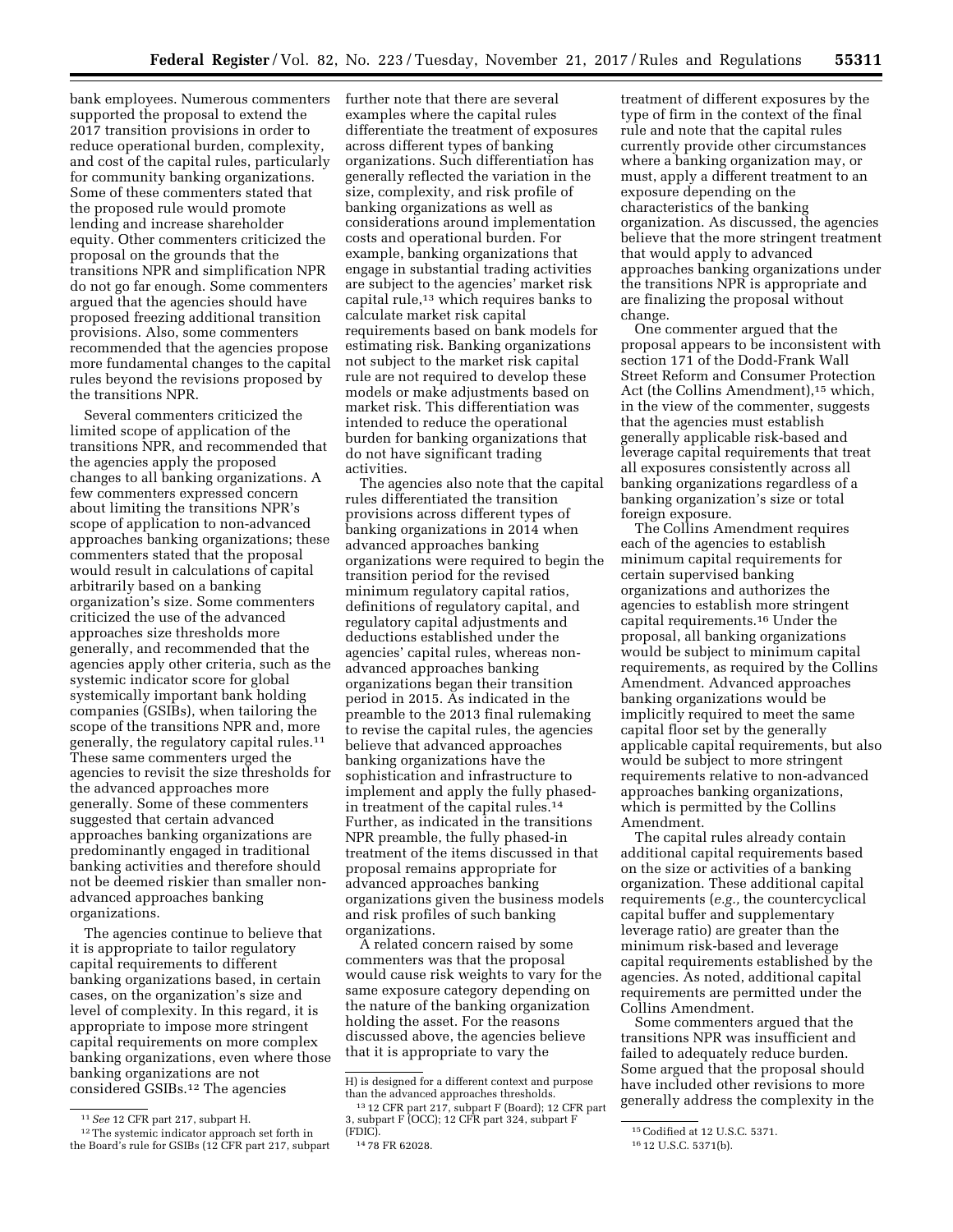capital rules, namely for community banking organizations, while others asserted that the proposal should have allowed banking organizations to revert to earlier phase-in stages for MSAs or that it should have extended other transition provisions, such as those pertaining to the capital conservation buffer.

The agencies note that the transitions NPR was intended solely to stay the phase-in of certain elements of the capital rules in light of goals stated in the EGRPRA report and in contemplation of the simplifications NPR. In line with this intention, the agencies sought public comment ''more narrowly on the changes proposed'' in the transitions NPR, including comments on the administrative and operational challenges associated with the proposed changes and the scope of application of the transitions NPR.17 The agencies believe that the transition provisions in the capital rules provide an adequate amount of time for banking organizations to implement the requirements of the capital rules and are making limited changes to the transition provisions with this final rule solely in anticipation of the possible changes to the capital rules they recommended in the EGRPRA report and proposed in the simplifications NPR. The agencies will consider comments applicable to the proposed changes in the simplifications NPR as part of that rulemaking process.

Several commenters made other suggestions for amendments to the capital rules more generally. For example, commenters argued that the capital rules are generally inappropriate for banking organizations with \$50 billion or less in total consolidated assets, should be restricted in scope to GSIBs, or should measure capital levels using tangible equity or based on the organization's activities. They also argued that the capital rules require banking organizations to calculate too many capital ratios.

The various capital requirements under the agencies' rules were designed to ensure that the banking system would be better able to absorb losses and continue lending during periods of economic stress by ensuring that the banking system was safer and more resilient. The capital rules achieved this goal by improving the quality and increasing the quantity of capital across the banking system.18 The agencies note that various elements of the capital rules are tailored to the size and complexity of covered banking organizations. In addition, the agencies believe that

certain aspects of the capital rules could be revised to reduce regulatory burden while at the same time ensuring an appropriate regulatory capital treatment to address safety and soundness concerns, and have outlined proposed changes to that effect in the simplifications NPR. Furthermore, as noted previously in this preamble, the transitions NPR was intended solely to stay the phase-in of certain elements of the capital rules in light of goals stated in the EGRPRA report and in contemplation of the simplifications NPR. The agencies will consider comments applicable to the proposed changes in the simplifications NPR as part of that rulemaking process.

Several commenters also suggested other specific changes to the capital rules. For example, some commenters suggested changes to the treatment of MSAs more generally, including raising the deduction thresholds and reducing the applicable risk weight. Many commenters suggested that the agencies should amend the treatment of investments in the capital of financial institutions, specifically investments in trust preferred securities, while one commenter criticized the current treatment of high volatility commercial real estate exposures as difficult to apply and requiring too much capital to be held against these exposures. A commenter suggested that the agencies allow advanced approaches banking organizations to neutralize accumulated other comprehensive income in regulatory capital. A commenter criticized the capital rules' treatment of Subchapter S corporations with respect to the capital conservation buffer. Another commenter criticized the netting treatment for securities financing transactions (SFTs), and urged the agencies to revise the methodology for calculating risk weights for SFTs in the capital rules. Another commenter asserted that the current 100 percent risk weight for exposures to brokerdealers and securities firms is too high. Another commenter argued that agencies should amend the risk weight for certain cleared transactions in the standardized approach to align with the treatment in the advanced approaches. A commenter asserted that the capital rules imposed an inappropriate data collection, technology, and reporting burden on community banking organizations.

As noted previously in this preamble, the transitions NPR was intended solely to stay the phase-in of certain elements of the capital rules in light of goals stated in the EGRPRA report and in contemplation of the simplifications NPR. The agencies will consider

comments applicable to the proposed changes in the simplifications NPR as part of that rulemaking process.

Further, a commenter raised concerns about the implementation of the current expected credit loss (CECL) accounting standard and its impact on capital requirements in the context of the transitions NPR so that banking organizations can evaluate the cumulative effect of all final changes to the capital rules and CECL at one time. The agencies recognize that CECL will affect accounting provisions and, consequently, retained earnings and regulatory capital, and that the amount of the effect will differ among banking organizations. However, in order to provide meaningful burden relief, the transitions NPR will need to be finalized and become effective on or before January 1, 2018, when the regulatory capital treatment for items covered by the transitions NPR would otherwise be fully phased in. That said, the agencies are considering separately whether or not it will be appropriate to make adjustments to the capital rules in response to CECL and its potential impact on regulatory capital.

After consideration of comments received on the transitions NPR, to reduce regulatory burden on nonadvanced approaches banking organizations and for the other reasons stated above, and in light of the pendency of the simplifications NPR, the agencies are adopting the proposal as a final rule effective January 1, 2018.

#### **IV. Amendments to Reporting Forms**

The agencies will clarify the reporting instructions for the Consolidated Reports of Condition and Income (Call Report) (FFIEC 031, FFIEC 041, and FFIEC 051; OMB Control Nos. 1557– 0081, 7100–0036, 3604–0052), the OCC will clarify the instructions for OCC DFAST 14A (OMB Control No. 1557– 0319), the FDIC will clarify the instructions for FDIC DFAST 14A (OMB Control No. 3064–0189), and the Board will clarify the instructions for the FR Y–9C (OMB Control No. 7100–0128), and the FR Y–14A and FR Y–14Q (OMB Control No. 7100–0341) to reflect the changes to the capital rules resulting from this final rule.

#### **V. Regulatory Analyses**

#### *A. Paperwork Reduction Act*

In accordance with the requirements of the Paperwork Reduction Act of 1995 (44 U.S.C. 3501–3521) (PRA), the agencies may not conduct or sponsor, and a respondent is not required to respond to, an information collection unless it displays a currently valid

<sup>17</sup> 82 FR 40497 (August 25, 2017). 18 78 FR 62062.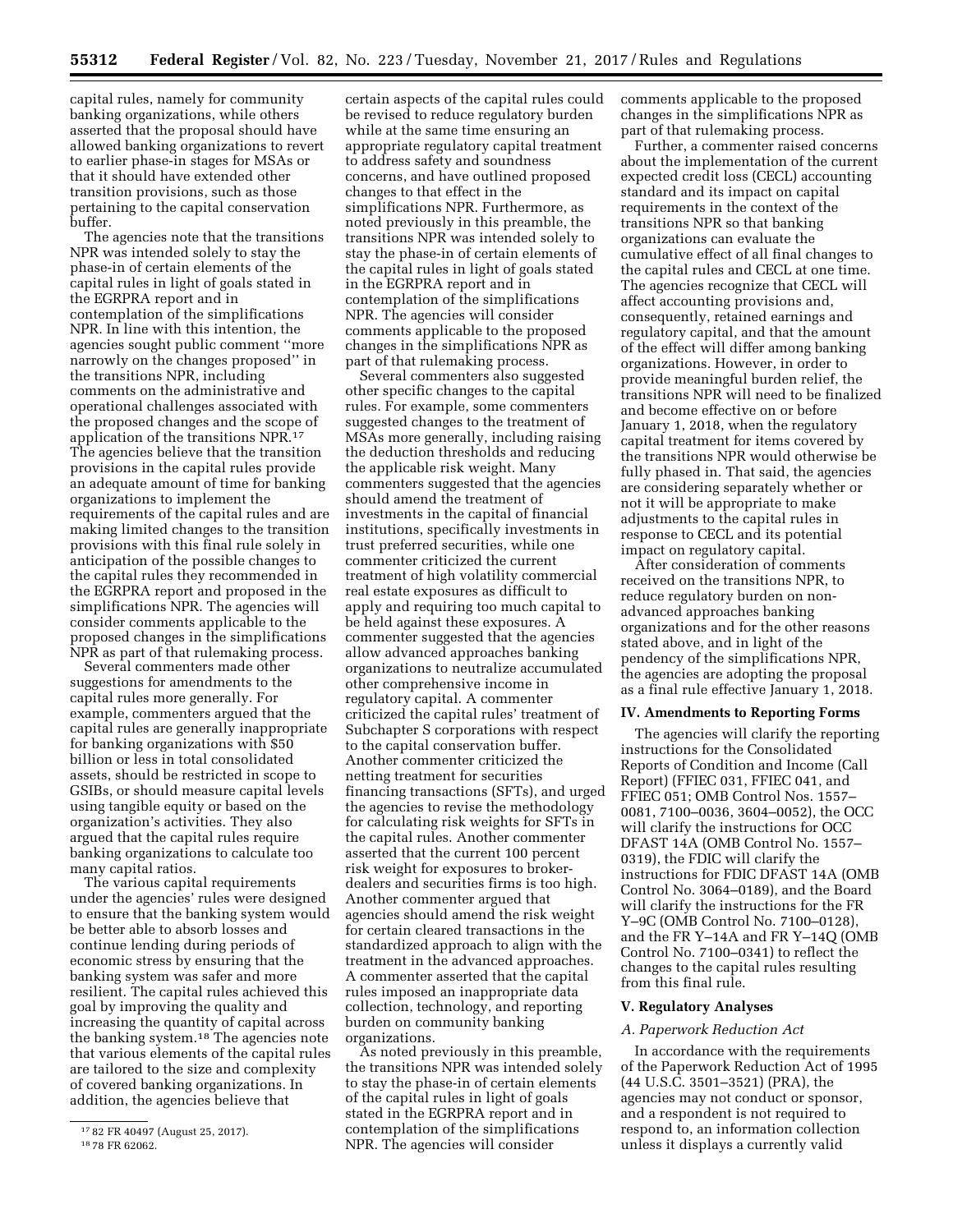Office of Management and Budget (OMB) control number. The agencies reviewed the final rule and determined that it does not create any new or revise any existing collection of information under section 3504(h) of title 44. Accordingly, no information collection request has been submitted to the OMB for review. The agencies did not receive any comments on the PRA. However, the agencies will clarify the reporting instructions for the Call Report. The revised draft Call Report instructions to reflect the transitions NPR are publicly available at *[https://www.ffiec.gov/pdf/](https://www.ffiec.gov/pdf/FFIEC_forms/FFIEC031_FFIEC041_20170824_i_draft.pdf) FFIEC*\_*[forms/FFIEC031](https://www.ffiec.gov/pdf/FFIEC_forms/FFIEC031_FFIEC041_20170824_i_draft.pdf)*\_*FFIEC041*\_ *[20170824](https://www.ffiec.gov/pdf/FFIEC_forms/FFIEC031_FFIEC041_20170824_i_draft.pdf)*\_*i*\_*draft.pdf.* The OCC and FDIC will clarify the instructions for DFAST 14A, and the Board will clarify the instructions for the FR Y–9C, the FR Y–14A, and the FR Y–14Q to reflect the changes to the capital rules that would be required under this final rule. The updated Call Report instructions will be available at *[https://www.ffiec.gov/ffiec](https://www.ffiec.gov/ffiec_report_forms.htm)*\_ *report*\_*[forms.htm,](https://www.ffiec.gov/ffiec_report_forms.htm)* the updated OCC DFAST 14A instructions will be available at *[https://www.occ.gov/tools](https://www.occ.gov/tools-forms/forms/bank-operations/stress-test-reporting.html)[forms/forms/bank-operations/stress](https://www.occ.gov/tools-forms/forms/bank-operations/stress-test-reporting.html)[test-reporting.html,](https://www.occ.gov/tools-forms/forms/bank-operations/stress-test-reporting.html)* the updated FDIC DFAST 14A instructions will be available at *[https://www.fdic.gov/](https://www.fdic.gov/regulations/reform/dfast/)  [regulations/reform/dfast/,](https://www.fdic.gov/regulations/reform/dfast/)* and the updated FR Y–9C, FR Y–14A, and FR Y–14Q instructions will available at *[https://www.federalreserve.gov/apps/](https://www.federalreserve.gov/apps/reportforms/review.aspx) [reportforms/review.aspx.](https://www.federalreserve.gov/apps/reportforms/review.aspx)* 

# *B. Regulatory Flexibility Act Analysis*

*OCC:* The Regulatory Flexibility Act, 5 U.S.C. 601 *et seq.*, (RFA), requires an agency, in connection with a final rule, to prepare a Final Regulatory Flexibility Analysis describing the impact of the rule on small entities (defined by the Small Business Administration (SBA) for purposes of the RFA to include banking entities with total assets of \$550 million or less) or to certify that the rule will not have a significant economic impact on a substantial number of small entities.

As of March 31, 2017, the OCC supervised 972 small entities.19 The rule applies to all OCC-supervised entities that are not subject to the advanced approaches risk-based capital rules, and thus potentially affects a substantial number of small entities. The OCC has determined that 139 OCC-supervised

small entities will be directly impacted by the final rule provisions pertaining to the transitions for the threshold deduction items, two OCC-supervised small entities will be directly impacted by the final rule provisions pertaining to the transitions for the surplus minority interest, and 596 OCC-supervised small entities will be directly impacted by the final rule provisions that retain the 100 percent risk weight (instead of a 250 percent risk weight) for non-deducted MSAs, temporary difference DTAs, and significant investments in the capital of unconsolidated financial institutions. However, the final rule would provide a small economic benefit to those entities, and value of the change in capital levels will be significant only for three such entities. Thus, the OCC has determined that rule would not have a significant impact on a substantial number of OCC-supervised small entities.

Therefore, the OCC certifies that the final rule will not have a significant economic impact on a substantial number of OCC-supervised small entities.

*Board:* The Board is providing a regulatory flexibility analysis with respect to this final rule. RFA generally requires that an agency prepare and make available a final regulatory flexibility analysis in connection with a final rulemaking. As discussed in the Supplemental Information, the final rule revises the transition provisions in the regulatory capital rules to extend the treatment effective for calendar year 2017 for several regulatory capital adjustments and deductions that are subject to multi-year phase-in schedules. Through the simplifications NPR, the agencies have sought public comment on a proposal to simplify certain items of the regulatory capital rules and, thus, the agencies believe it is appropriate to extend the transition provisions currently in effect for these items while the simplifications NPR is pending.

Under regulations issued by the SBA, a small entity includes a bank, bank holding company, or savings and loan holding company with assets of \$550 million or less (small banking organization).20 As of June 30, 2017, there were approximately 3,451 small bank holding companies, 224 small savings and loan holding companies, and 566 small state member banks. The final rule applies to all state member banks, as well as all bank holding

companies and savings and loan holding companies that are subject to the Board's regulatory capital rules, but excluding state member banks, bank holding companies, and savings and loan holding companies that are subject to the advanced approaches in the capital rules. In general, the Board's capital rules only apply to bank holding companies and savings and loan holding companies that are not subject to the Board's Small Bank Holding Company Policy Statement, which applies to bank holding companies and savings and loan holding companies with less than \$1 billion in total assets that also meet certain additional criteria.21 Thus, most bank holding companies and savings and loan holding companies affected by the final rule exceed the \$550 million asset threshold at which a banking organization would qualify as a small banking organization.

The agencies received no comments on the initial regulatory flexibility analysis from the public or from the Chief Counsel for Advocacy of the SBA. As discussed in the Supplemental Information, various commenters suggested additional ways for the agencies to more broadly reduce the overall burden of the capital rules.

The final rule does not impact the recordkeeping and reporting requirements for affected small banking organizations. The final rule instead retains the transition provisions in effect for calendar year 2017 for the items that would be affected by the simplifications NPR until the simplifications NPR is finalized or the agencies determine otherwise. The final permits affected small banking organizations, beginning in 2018 and thereafter, to deduct less investments in the capital of unconsolidated financial institutions, MSAs, and temporary difference DTAs from common equity tier 1 capital than would otherwise be required under the current transition provisions. The final rule also allows small banking organizations to continue using a 100 percent risk weight for non-deducted MSAs, temporary difference DTAs and significant investments in the capital of unconsolidated financial institutions rather than the 250 percent risk weight for these items which is scheduled to take effect beginning January 1, 2018. Thus, for small banking organizations that have significant amounts of MSAs or temporary difference DTAs, the final rule could have a temporary positive impact in their capital ratios during 2018 and thereafter.

<sup>19</sup>The OCC calculated the number of small entities using the SBA's size thresholds for commercial banks and savings institutions, and trust companies, which are \$550 million and \$38.5 million, respectively. Consistent with the General Principles of Affiliation, 13 CFR 121.103(a), the OCC counted the assets of affiliated financial institutions when determining whether to classify a national bank or Federal savings association as a small entity.

<sup>20</sup>*See* 13 CFR 121.201. Effective July 14, 2014, the SBA revised the size standards for banking organizations to \$550 million in assets from \$500 million in assets. 79 FR 33647 (June 12, 2014).

<sup>21</sup>*See* 12 CFR 217.1(c)(1)(ii) and (iii); 12 CFR part 225, appendix C; 12 CFR 238.9.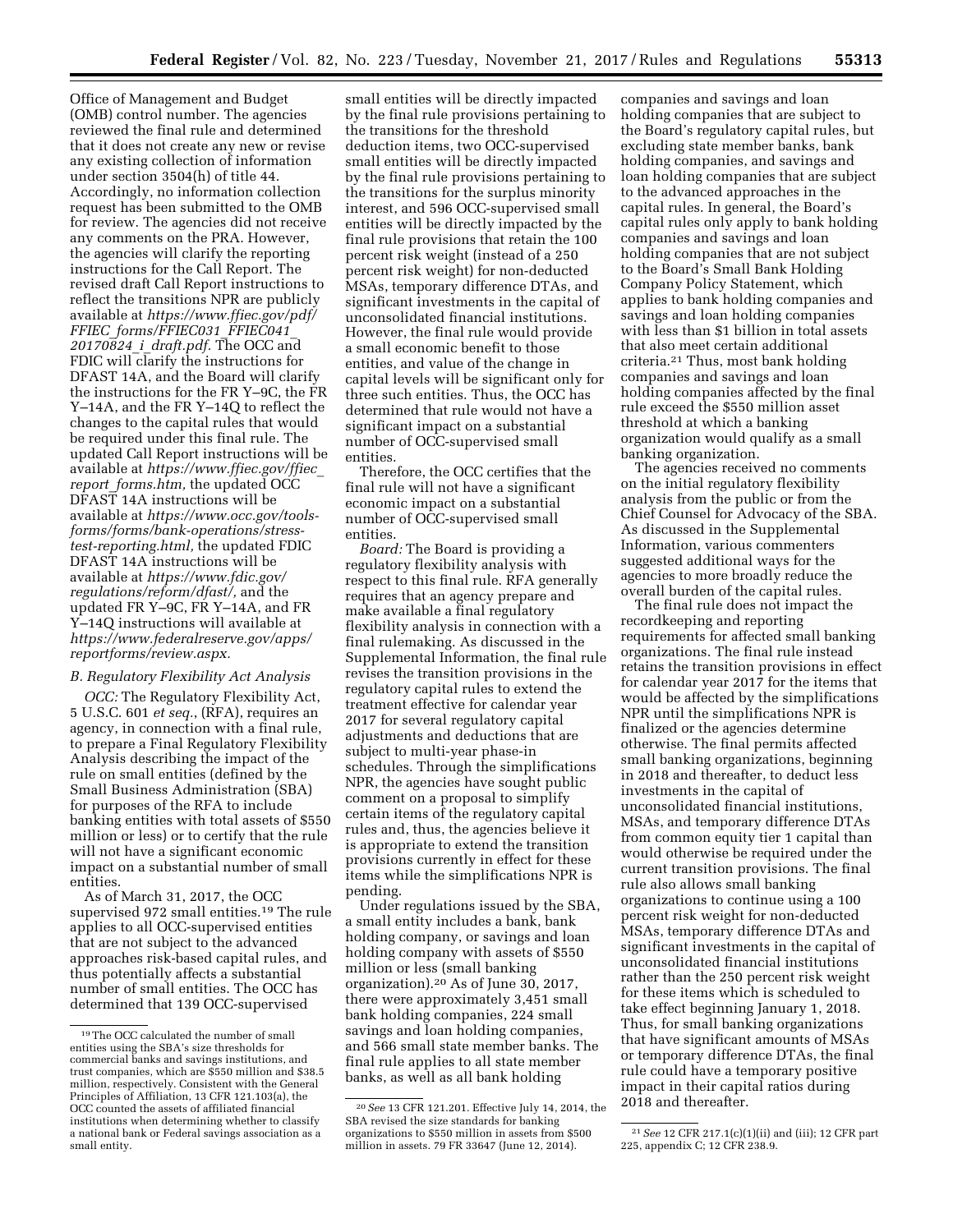As discussed in the initial regulatory flexibility analysis, the final rule is expected to provide a reduction in capital requirements for small bank holding companies, savings and loan holding companies, and state member banks. Specifically, the impact from increasing the deduction of investments in the capital of unconsolidated financial institutions, MSAs, and temporary difference DTAs from 80 percent of the amounts to be deducted under the capital rules in 2017 to 100 percent in 2018 is estimated to decrease common equity tier 1 capital by 0.02 percent on average across all covered small bank holding companies, savings and loan holding companies, and state member banks. Similarly, the impact from increasing from 80 percent in 2017 to 100 percent in 2018 the exclusion of surplus minority interest is estimated to decrease total regulatory capital by 0.11 percent across the same set of institutions. Based on March 31, 2017 data for the same set of institutions, increasing the risk weight for nondeducted MSAs and temporary difference DTAs to 250 percent from 100 percent would result in an increase in risk-weighted assets of 0.45 percent. Therefore, the final rule's retention of the transition provisions for the regulatory capital treatment of MSAs, temporary difference DTAs, investments in the capital of unconsolidated financial institutions, and minority interest, would have a marginally positive impact on the regulatory capital ratios of small banking organizations.

As discussed, the economic impact of the final rule on small banking organizations is expected to be marginally positive. As a result, the Board did not adopt any alternative to the proposal in the final rule.

*FDIC:* The RFA generally requires that, in connection with a final rule, an agency prepare a regulatory flexibility analysis describing the impact of the final rule on small entities. A regulatory flexibility analysis is not required, however, if the agency certifies that the rule will not have a significant economic impact on a substantial number of small entities. The SBA has defined ''small entities'' to include banking organizations with total assets less than or equal to \$550 million. As of June 30, 2017, the FDIC supervises 3,717 banking institutions, 2,990 of which qualify as small entities according to the terms of the RFA.

The final rule will extend the current regulatory capital treatment of: (i) MSAs; (ii) temporary difference DTAs; (iii) significant investments in the capital of unconsolidated financial institutions in the form of common

stock; (iv) non-significant investments in the capital of unconsolidated financial institutions; (v) significant investments in the capital of unconsolidated financial institutions that are not in the form of common stock; and (vi) common equity tier 1 minority interest, tier 1 minority interest, and total capital minority interest exceeding the capital rules' minority interest limitations. The transitions NPR will likely pose small economic benefits for small FDICsupervised institutions by preventing any increase in risk-based capital requirements due to the completion of the transition provisions for the above items.

According to Call Report data (as of June 30, 2017), 424 FDIC-supervised small banking entities reported holding some volume of the above asset classes. Additionally, as of June 30, 2017, the risk-based capital deduction related to these assets under the capital rules has been incurred by only 52 FDICsupervised small banking entities.

The impact from increasing the deduction of investments in the capital of unconsolidated financial institutions, MSAs, and temporary difference DTAs from 80 percent of the amounts to be deducted under the capital rules (12 CFR 324.300) in 2017 to 100 percent in 2018 would decrease common equity tier 1 capital by 0.02 percent on average across all covered small FDICsupervised banking institutions. Similarly, the impact from increasing from 80 percent in 2017 to 100 percent under the capital rules (12 CFR 324.300) in 2018 the exclusion of surplus minority interest would decrease total regulatory capital by 0.01 percent across the same set of institutions. Based on June 30, 2017 data for the same set of institutions, increasing the risk weight for non-deducted MSAs and temporary difference DTAs to 250 percent from 100 percent would result in an increase in risk-weighted assets of 0.37 percent. Therefore, retaining the transition provisions for the regulatory capital treatment of MSAs, temporary difference DTAs, investments in the capital of unconsolidated financial institutions, and minority interest will have a marginally positive impact on the regulatory capital ratios of nearly all small FDIC-supervised banking institutions.

FDIC analysis has identified that absent the transitions NPR, 31 small FDIC-supervised banking institutions would have a decrease of 1 percent or more in common equity tier 1 capital, tier 1 capital and or total capital. Furthermore, 31 small FDIC-supervised banking institutions would have an

increase in risk-weighted assets greater than 3 percent absent the transitions NPR. Therefore, the FDIC certifies that this final rule will not have a significant economic impact on a substantial number of small entities that it supervises.

#### *C. Plain Language*

Section 722 of the Gramm-Leach-Bliley Act requires the Federal banking agencies to use plain language in all proposed and final rules published after January 1, 2000. The agencies have sought to present the final rule in a simple and straightforward manner and did not receive any comments on the use of plain language.

## *D. OCC Unfunded Mandates Reform Act of 1995 Determination*

The OCC analyzed the final rule under the factors set forth in the Unfunded Mandates Reform Act of 1995 (2 U.S.C. 1532). Under this analysis, the OCC considered whether the final rule includes a Federal mandate that may result in the expenditure by State, local, and Tribal governments, in the aggregate, or by the private sector, of \$100 million or more in any one year (adjusted for inflation). The OCC has determined that this final rule would not result in expenditures by State, local, and Tribal governments, or the private sector, of \$100 million or more in any one year.22 Accordingly, the OCC has not prepared a written statement to accompany this NPR.

## *E. Small Business Regulatory Enforcement Fairness Act of 1996 (SBREFA)*

For purposes of SBREFA, the OMB makes a determination as to whether a final rule constitutes a ''major'' rule. If a rule is deemed a ''major rule'' by the OMB, SBREFA generally provides that the rule may not take effect until at least 60 days following its publication.23 Notwithstanding any potential delay related to the OMB's pending determination, banking organizations subject to this final rule will be

23 5 U.S.C. 801(a)(3).

<sup>22</sup>The OCC estimates that the final rule would lead to an aggregate increase in reported regulatory capital in 2018 for national banks and Federal savings associations compared to the amount they would report if they were required to complete the 2018 phase-in provisions. The OCC estimates that this increase in reported regulatory capital—which could allow banking organizations to increase their leverage and thus increase their tax deductions for interest paid on debt—would have a total aggregate value of approximately \$121 million per year across all directly impacted OCC-supervised entities (that is, national banks and Federal savings associations not subject to the advanced approaches risk-based capital rules).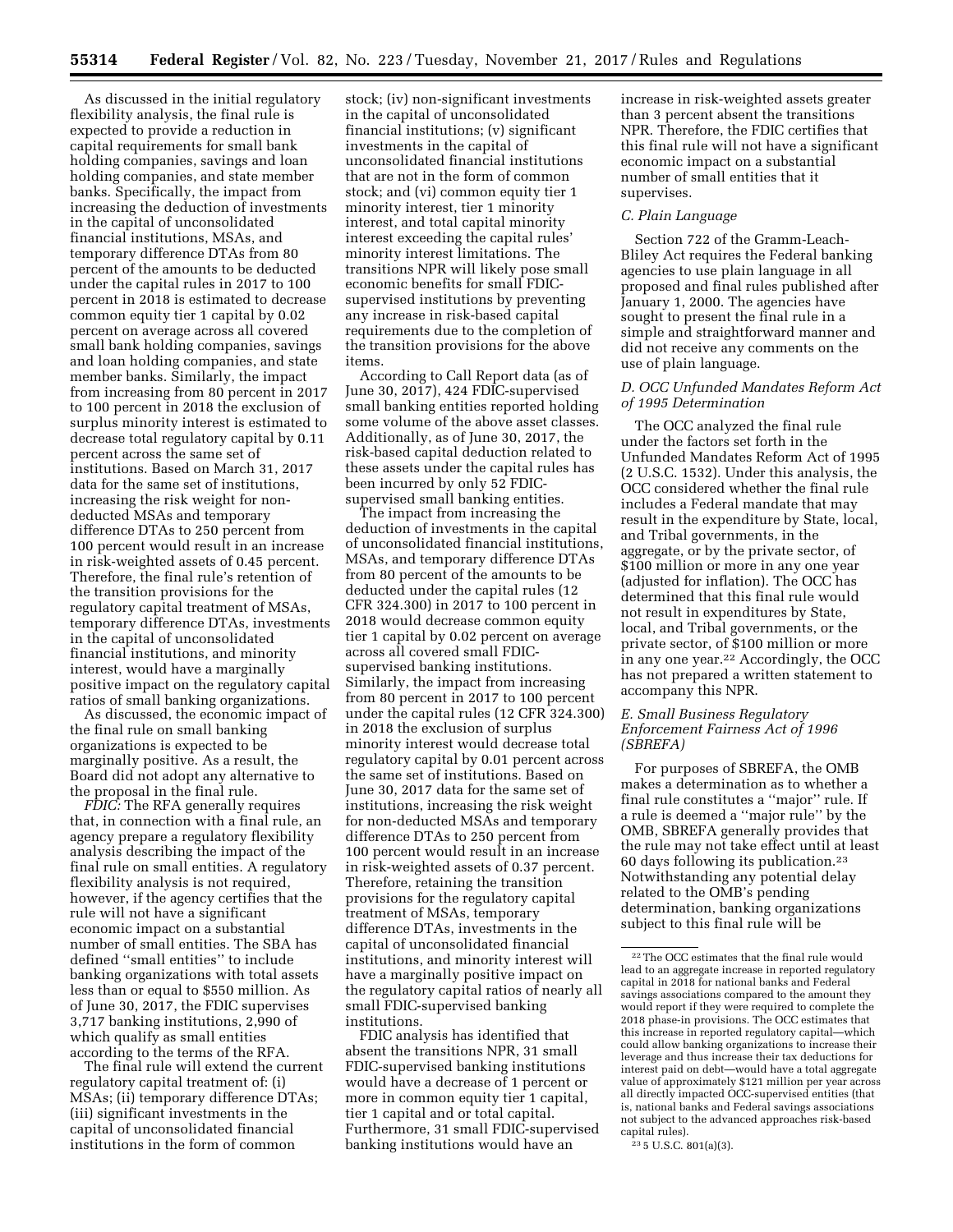permitted to elect to comply with it as of January 1, 2018.

SBREFA defines a ''major rule'' as any rule that the Administrator of the Office of Information and Regulatory Affairs of the OMB finds has resulted in or is likely to result in—(A) an annual effect on the economy of \$100,000,000 or more; (B) a major increase in costs or prices for consumers, individual industries, Federal, State, or local government agencies or geographic regions, or (C) significant adverse effects on competition, employment, investment, productivity, innovation, or on the ability of United States-based enterprises to compete with foreignbased enterprises in domestic and export markets.24

#### *F. Administrative Procedure Act*

The Administrative Procedure Act (''APA'') requires that a final rule be published in the **Federal Register** no less than 30 days before its effective date unless, among other exceptions, the final rule relieves a restriction.25 The final rule extends certain transition provisions that were set to expire on December 31, 2017, and thus relieves non-advanced approaches banking organizations from compliance with certain stricter capital requirements that would otherwise have taken effect on January 1, 2018.

# *G. Riegle Community Development and Regulatory Improvement Act of 1994*

The Riegle Community Development and Regulatory Improvement Act of 1994 requires that each Federal banking agency, in determining the effective date and administrative compliance requirements for new regulations that impose additional reporting, disclosure, or other requirements on insured depository institutions, consider, consistent with principles of safety and soundness and the public interest, any administrative burdens that such regulations would place on depository institutions, including small depository institutions, and customers of depository institutions, as well as the benefits of such regulations. In addition, new regulations and amendments to regulations that impose additional reporting, disclosures, or other new requirements on insured depository institutions generally must take effect on the first day of a calendar quarter that begins on or after the date on which the regulations are published in final form.26 The final rule includes no new reporting, disclosure, or other new

requirements on insured depository institutions as it only delays the implementation of certain requirements in the capital rule for non-advanced approaches organizations.

# **List of Subjects**

#### *12 CFR Part 3*

Administrative practice and procedure, Capital, National banks, Risk.

# *12 CFR Part 217*

Administrative practice and procedure, Banks, Banking, Capital, Federal Reserve System, Holding companies.

### *12 CFR Part 324*

Administrative practice and procedure, Banks, Banking, Capital adequacy, Savings associations, State non-member banks.

## **Office of the Comptroller of the Currency**

For the reasons set out in the joint preamble, the OCC amends 12 CFR part 3 as follows.

# **PART 3—CAPITAL ADEQUACY STANDARDS**

■ 1. The authority citation for part 3 continues to read as follows:

**Authority:** 12 U.S.C. 93a, 161, 1462, 1462a, 1463, 1464, 1818, 1828(n), 1828 note, 1831n note, 1835, 3907, 3909, and 5412(b)(2)(B).

■ 2. Section 3.300 is amended by revising paragraph (b)(4), adding paragraph (b)(5), and revising paragraph  $(d)(1)$  and table 10 to  $\S 3.300$  to read as follows:

#### **§ 3.300 Transitions.**

\* \* \* \* \*

(b) \* \* \*

(4) *Additional transition deductions from regulatory capital.* Except as provided in paragraph (b)(5) of this section:

(i) Beginning January 1, 2014 for an advanced approaches national bank or Federal savings association, and beginning January 1, 2015 for a national bank or Federal savings association that is not an advanced approaches national bank or Federal savings association, and in each case through December 31, 2017, a national bank or Federal savings association, must use Table 7 to § 3.300 to determine the amount of investments in capital instruments and the items subject to the 10 and 15 percent common equity tier 1 capital deduction thresholds (§ 3.22(d)) (that is, MSAs, DTAs arising from temporary differences that the national bank or Federal savings association could not

realize through net operating loss carrybacks, and significant investments in the capital of unconsolidated financial institutions in the form of common stock) that must be deducted from common equity tier 1 capital.

(ii) Beginning January 1, 2014 for an advanced approaches national bank or Federal savings association, and beginning January 1, 2015 for a national bank or Federal savings association that is not an advanced approaches national bank or Federal savings association, and in each case through December 31, 2017, a national bank or Federal savings association must apply a 100 percent risk weight to the aggregate amount of the items subject to the 10 and 15 percent common equity tier 1 capital deduction thresholds that are not deducted under this section. As set forth in  $\S 3.22(d)(2)$ , beginning January 1, 2018, a national bank or Federal savings association must apply a 250 percent risk weight to the aggregate amount of the items subject to the 10 and 15 percent common equity tier 1 capital deduction thresholds that are not deducted from common equity tier 1 capital.

TABLE 7 TO § 3.300

| <b>Transition period</b> | Transitions for de-<br>ductions under<br>$§ 3.22(c)$ and (d)-<br>percentage of ad-<br>ditional deductions<br>from regulatory<br>capital |
|--------------------------|-----------------------------------------------------------------------------------------------------------------------------------------|
| Calendar year 2014       | 20                                                                                                                                      |
| Calendar year 2015       | 40                                                                                                                                      |
| Calendar year 2016       | 60                                                                                                                                      |
| Calendar year 2017       | 80                                                                                                                                      |
| Calendar year 2018 and   |                                                                                                                                         |
| thereafter               |                                                                                                                                         |
|                          |                                                                                                                                         |

(iii) For purposes of calculating the transition deductions in this paragraph (b)(4) beginning January 1, 2014 for an advanced approaches national bank or Federal savings association, and beginning January 1, 2015 for a national bank or Federal savings association that is not an advanced approaches national bank or Federal savings association, and in each case through December 31, 2017, a national bank's or Federal savings association's 15 percent common equity tier 1 capital deduction threshold for MSAs, DTAs arising from temporary differences that the national bank or Federal savings association could not realize through net operating loss carrybacks, and significant investments in the capital of unconsolidated financial institutions in the form of common stock is equal to 15 percent of the sum of the national bank's or Federal savings association's

<sup>24</sup> 5 U.S.C. 804(2).

<sup>25</sup> 5 U.S.C. 553(d)(1).

<sup>26</sup> 12 U.S.C. 4802.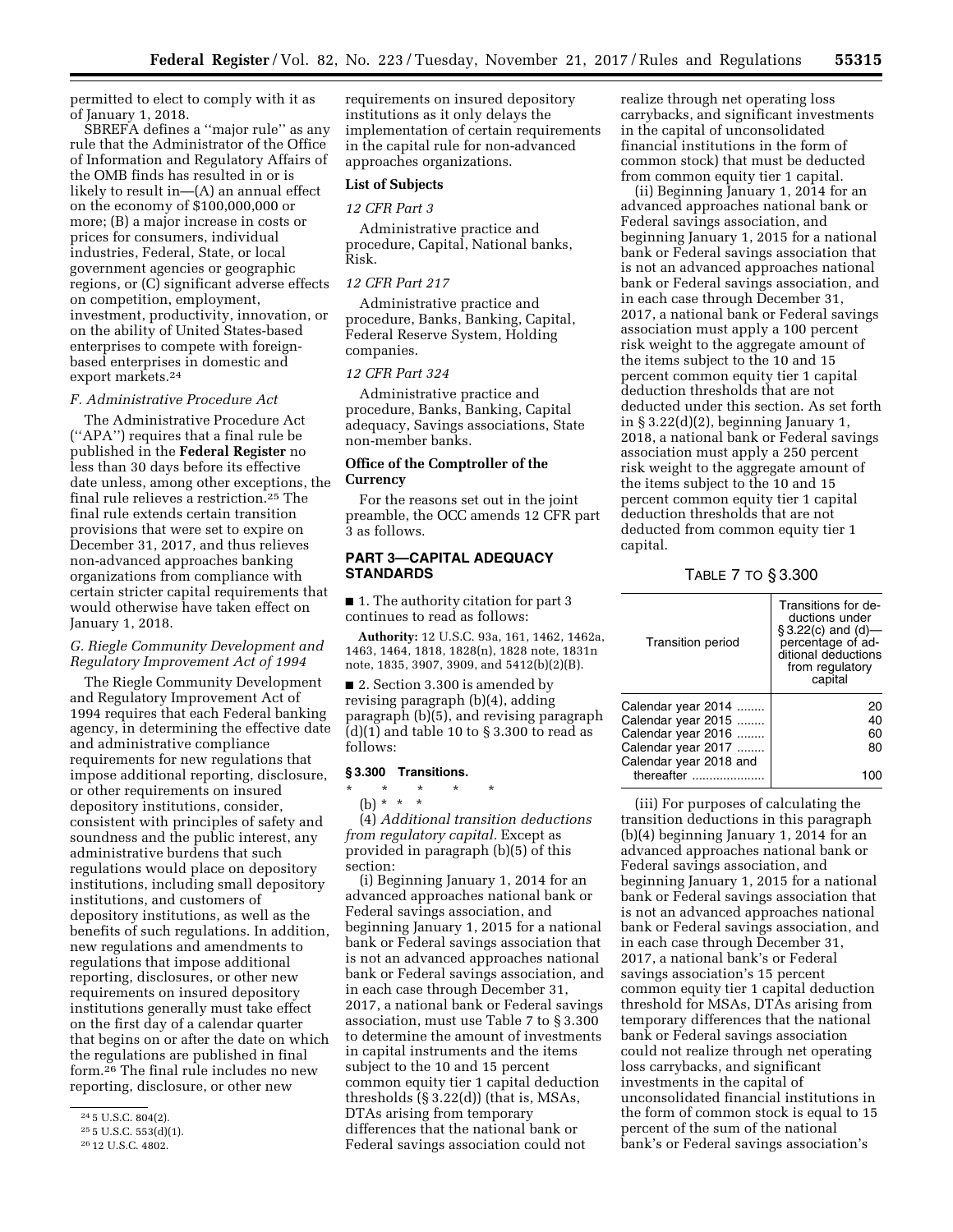\* \* \* \* \*

common equity tier 1 elements, after regulatory adjustments and deductions required under § 3.22(a) through (c) (transition 15 percent common equity tier 1 capital deduction threshold).

(iv) Beginning January 1, 2018, a national bank or Federal savings association must calculate the 15 percent common equity tier 1 capital deduction threshold in accordance with § 3.22(d).

(5) *Special transition provisions for non-significant investments in the capital of unconsolidated financial institutions, significant investments in the capital of unconsolidated financial institutions that are not in the form of common stock, MSAs, DTAs arising from temporary differences that the national bank or Federal savings association could not realize through net operating loss carrybacks, and significant investments in the capital of unconsolidated financial institutions in the form of common stock.* Beginning January 1, 2018, a national bank or Federal savings association that is not an advanced approaches national bank or Federal savings association must continue to apply the transition provisions described in paragraphs (b)(4)(i), (ii), and (iii) of this section applicable to calendar year 2017 to items that are subject to deduction under  $\S 3.22(c)(4)$ , (c)(5), and (d), respectively.

\* \* \* \* \* (d) *Minority interest*—(1) *Surplus minority interest*—(i) *Advanced approaches national bank or Federal savings association surplus minority interest.* Beginning January 1, 2014 through December 31, 2017, an advanced approaches national bank or Federal savings association may include in common equity tier 1 capital, tier 1 capital, or total capital the percentage of the common equity tier 1 minority interest, tier 1 minority interest, and total capital minority interest outstanding as of January 1, 2014, that exceeds any common equity tier 1 minority interest, tier 1 minority interest, or total capital minority interest includable under § 3.21 (surplus minority interest), respectively, as set forth in Table 10 to § 3.300.

(ii) *Non-advanced approaches national bank and Federal savings association surplus minority interest.* A national bank or Federal savings association that is not an advanced approaches national bank or Federal savings association may include in common equity tier 1 capital, tier 1 capital, or total capital 20 percent of the common equity tier 1 minority interest, tier 1 minority interest and total capital

minority interest outstanding as of January 1, 2014, that exceeds any common equity tier 1 minority interest, tier 1 minority interest, or total capital minority interest includable under § 3.21 (surplus minority interest), respectively.

TABLE 10 TO § 3.300

\* \* \* \* \*

*12 CFR Part 217* 

## **Board of Governors of the Federal Reserve System**

For the reasons set out in the joint preamble, part 217 of chapter II of title 12 of the Code of Federal Regulations is amended as follows:

# **PART 217—CAPITAL ADEQUACY OF BANK HOLDING COMPANIES, SAVINGS AND LOAN HOLDING COMPANIES, AND STATE MEMBER BANKS (REGULATION Q)**

■ 3. The authority citation for part 217 continues to read as follows:

**Authority:** 12 U.S.C. 248(a), 321–338a, 481–486, 1462a, 1467a, 1818, 1828, 1831n, 1831o, 1831p–l, 1831w, 1835, 1844(b), 1851, 3904, 3906–3909, 4808, 5365, 5368, 5371.

■ 4. Section 217.300 is amended by revising paragraph (b)(4), adding paragraph (b)(5), and revising paragraph (d)(1) and table 10 to § 217.300 to read as follows:

# **§ 217.300 Transitions.**

- \* \* \* \* \*
	- (b) \* \* \*

(4) *Additional transition deductions from regulatory capital.* Except as provided in paragraph (b)(5) of this section:

(i) Beginning January 1, 2014 for an advanced approaches Board-regulated institution, and beginning January 1, 2015 for a Board-regulated institution that is not an advanced approaches institution, and in each case through December 31, 2017, an institution, must use Table 7 to § 217.300 to determine

the amount of investments in capital instruments and the items subject to the 10 and 15 percent common equity tier 1 capital deduction thresholds (§ 217.22(d)) (that is, MSAs, DTAs arising from temporary differences that the institution could not realize through net operating loss carrybacks, and significant investments in the capital of unconsolidated financial institutions in the form of common stock) that must be deducted from common equity tier 1 capital.

(ii) Beginning January 1, 2014 for an advanced approaches institution, and beginning January 1, 2015 for an institution that is not an advanced approaches institution, and in each case through December 31, 2017, an institution must apply a 100 percent risk weight to the aggregate amount of the items subject to the 10 and 15 percent common equity tier 1 capital deduction thresholds that are not deducted under this section. As set forth in § 217.22(d)(2), beginning January 1, 2018, a Board-regulated institution must apply a 250 percent risk weight to the aggregate amount of the items subject to the 10 and 15 percent common equity tier 1 capital deduction thresholds that are not deducted from common equity tier 1 capital.

#### TABLE 7 TO § 217.300

| <b>Transition period</b>                                                                                                     | Transitions for<br>deductions under<br>§217.22(c) and<br>(d)-percentage of<br>additional<br>deductions from<br>regulatory capital |
|------------------------------------------------------------------------------------------------------------------------------|-----------------------------------------------------------------------------------------------------------------------------------|
| Calendar year 2014<br>Calendar year 2015<br>Calendar year 2016<br>Calendar year 2017<br>Calendar year 2018 and<br>thereafter | 20<br>40<br>60<br>80                                                                                                              |

(iii) For purposes of calculating the transition deductions in this paragraph (b)(4) beginning January 1, 2014 for an advanced approaches Board-regulated institution, and beginning January 1, 2015 for Board-regulated institution that is not an advanced approaches Boardregulated institution, and in each case through December 31, 2017, an institution's 15 percent common equity tier 1 capital deduction threshold for MSAs, DTAs arising from temporary differences that the institution could not realize through net operating loss carrybacks, and significant investments in the capital of unconsolidated financial institutions in the form of common stock is equal to 15 percent of the sum of the institution's common equity tier 1 elements, after regulatory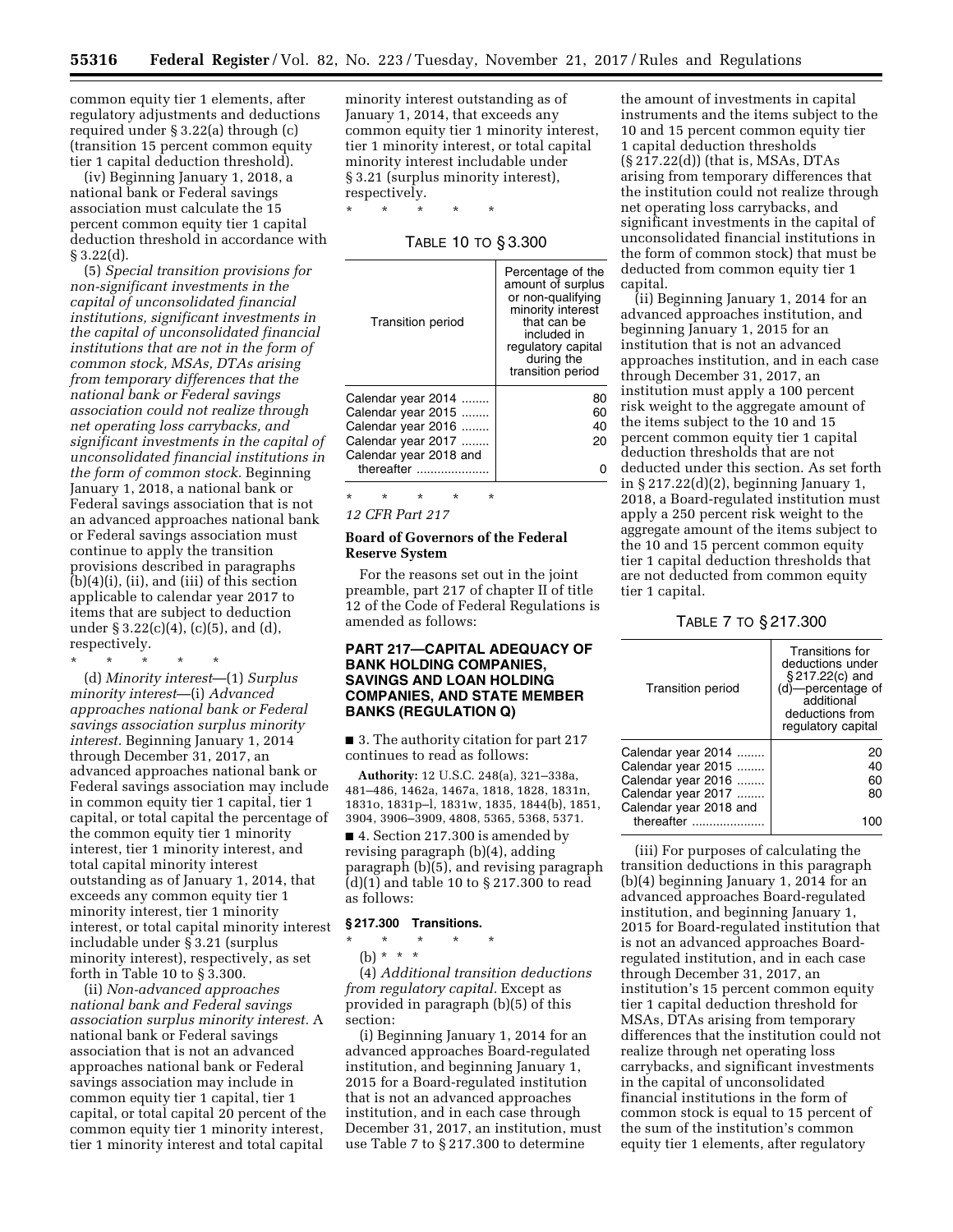adjustments and deductions required under § 217.22(a) through (c) (transition 15 percent common equity tier 1 capital deduction threshold).

(iv) Beginning January 1, 2018 a Board-regulated institution must calculate the 15 percent common equity tier 1 capital deduction threshold in accordance with § 217.22(d).

(5) *Special transition provisions for non-significant investments in the capital of unconsolidated financial institutions, significant investments in the capital of unconsolidated financial institutions that are not in the form of common stock, MSAs, DTAs arising from temporary differences that the Board-regulated institution could not realize through net operating loss carrybacks, and significant investments in the capital of unconsolidated financial institutions in the form of common stock.* Beginning January 1, 2018, a Board-regulated institution that is not an advanced approaches Boardregulated institution must continue to apply the transition provisions described in paragraphs (b)(4)(i), (ii), and (iii) of this section applicable to calendar year 2017 to items that are subject to deduction under  $\S 217.22(c)(4)$ , (c)(5), and (d), respectively.

\* \* \* \* \*

(d) *Minority interest*—(1) *Surplus minority interest*—(i) *Advanced approaches institution surplus minority interest.* Beginning January 1, 2014 through December 31, 2017, an advanced approaches Board-regulated institution may include in common equity tier 1 capital, tier 1 capital, or total capital the percentage of the common equity tier 1 minority interest, tier 1 minority interest and total capital minority interest outstanding as of January 1, 2014 that exceeds any common equity tier 1 minority interest, tier 1 minority interest or total capital minority interest includable under § 217.21 (surplus minority interest), respectively, as set forth in Table 10 to § 217.300.

(ii) *Non-advanced approaches institution surplus minority interest.* A Board-regulated institution that is not an advanced approaches Boardregulated institution may include in common equity tier 1 capital, tier 1 capital, or total capital 20 percent of the common equity tier 1 minority interest, tier 1 minority interest and total capital minority interest outstanding as of January 1, 2014, that exceeds any common equity tier 1 minority interest, tier 1 minority interest or total capital minority interest includable under

§ 217.21 (surplus minority interest), respectively.

\* \* \* \* \*

TABLE 10 TO § 217.300

| <b>Transition period</b> | Percentage of the<br>amount of surplus<br>or non-qualifying<br>minority interest<br>that can be<br>included in<br>regulatory capital<br>during the<br>transition period |
|--------------------------|-------------------------------------------------------------------------------------------------------------------------------------------------------------------------|
| Calendar year 2014       | 80                                                                                                                                                                      |
| Calendar year 2015       | 60                                                                                                                                                                      |
| Calendar year 2016       | 40                                                                                                                                                                      |
| Calendar year 2017       | 20                                                                                                                                                                      |
| Calendar year 2018 and   |                                                                                                                                                                         |
| thereafter               |                                                                                                                                                                         |
| $\star$<br>÷<br>÷<br>÷   | ÷                                                                                                                                                                       |

12 CFR Part 324

## **Federal Deposit Insurance Corporation**

For the reasons set out in the joint preamble, the FDIC amends 12 CFR part 324 as follows.

# **PART 324—CAPITAL ADEQUACY OF FDIC-SUPERVISED INSTITUTIONS**

■ 5. The authority citation for part 324 continues to read as follows:

**Authority:** 12 U.S.C. 1815(a), 1815(b), 1816, 1818(a), 1818(b), 1818(c), 1818(t), 1819(Tenth), 1828(c), 1828(d), 1828(i), 1828(n), 1828(o), 1831o, 1835, 3907, 3909, 4808; 5371; 5412; Pub. L. 102–233, 105 Stat. 1761, 1789, 1790 (12 U.S.C. 1831n note); Pub. L. 102–242, 105 Stat. 2236, 2355, as amended by Pub. L. 103–325, 108 Stat. 2160, 2233 (12 U.S.C. 1828 note); Pub. L. 102–242, 105 Stat. 2236, 2386, as amended by Pub. L. 102–550, 106 Stat. 3672, 4089 (12 U.S.C. 1828 note); Pub. L. 111–203, 124 Stat. 1376, 1887 (15 U.S.C. 78o–7 note).

■ 6. Section 324.300 is amended by revising paragraph (b)(4), adding paragraph (b)(5), and revising paragraph (d)(1) and table 9 to § 324.300 to read as follows:

#### **§ 324.300 Transitions.**

\* \* \* \* \* (b) \* \* \*

(4) *Additional transition deductions from regulatory capital.* Except as provided in paragraph (b)(5) of this section:

(i) Beginning January 1, 2014, for an advanced approaches FDIC-supervised institution, and beginning January 1, 2015, for an FDIC-supervised institution that is not an advanced approaches FDIC-supervised institution, and in each case through December 31, 2017, an FDIC-supervised institution, must use Table 7 to § 324.300 to determine the amount of investments in capital

instruments and the items subject to the 10 and 15 percent common equity tier 1 capital deduction thresholds (§ 324.22(d)) (that is, MSAs, DTAs arising from temporary differences that the FDIC-supervised institution could not realize through net operating loss carrybacks, and significant investments in the capital of unconsolidated financial institutions in the form of common stock) that must be deducted from common equity tier 1 capital.

(ii) Beginning January 1, 2014, for an FDIC-supervised advanced approaches institution, and beginning January 1, 2015, for an FDIC-supervised institution that is not an advanced approaches FDIC-supervised institution, and in each case through December 31, 2017, an FDIC-supervised institution must apply a 100 percent risk weight to the aggregate amount of the items subject to the 10 and 15 percent common equity tier 1 capital deduction thresholds that are not deducted under this section. As set forth in § 324.22(d)(2), beginning January 1, 2018, an FDIC-supervised institution must apply a 250 percent risk weight to the aggregate amount of the items subject to the 10 and 15 percent common equity tier 1 capital deduction thresholds that are not deducted from common equity tier 1 capital.

TABLE 7 TO § 324.300

| <b>Transition period</b> | Transitions for<br>deductions under<br>§324.22(c) and<br>(d)-percentage of<br>additional<br>deductions from<br>regulatory capital |
|--------------------------|-----------------------------------------------------------------------------------------------------------------------------------|
| Calendar year 2014       | 20                                                                                                                                |
| Calendar year 2015       | 40                                                                                                                                |
| Calendar year 2016       | 60                                                                                                                                |
| Calendar year 2017       | 80                                                                                                                                |
| Calendar year 2018 and   |                                                                                                                                   |
| thereafter               |                                                                                                                                   |
|                          |                                                                                                                                   |

(iii) For purposes of calculating the transition deductions in this paragraph (b)(4) beginning January 1, 2014, for an advanced approaches FDIC-supervised institution, and beginning January 1, 2015, for an FDIC-supervised institution that is not an advanced approaches FDIC-supervised institution, and in each case through December 31, 2017, an FDIC-supervised institution's 15 percent common equity tier 1 capital deduction threshold for MSAs, DTAs arising from temporary differences that the FDICsupervised institution could not realize through net operating loss carrybacks, and significant investments in the capital of unconsolidated financial institutions in the form of common stock is equal to 15 percent of the sum